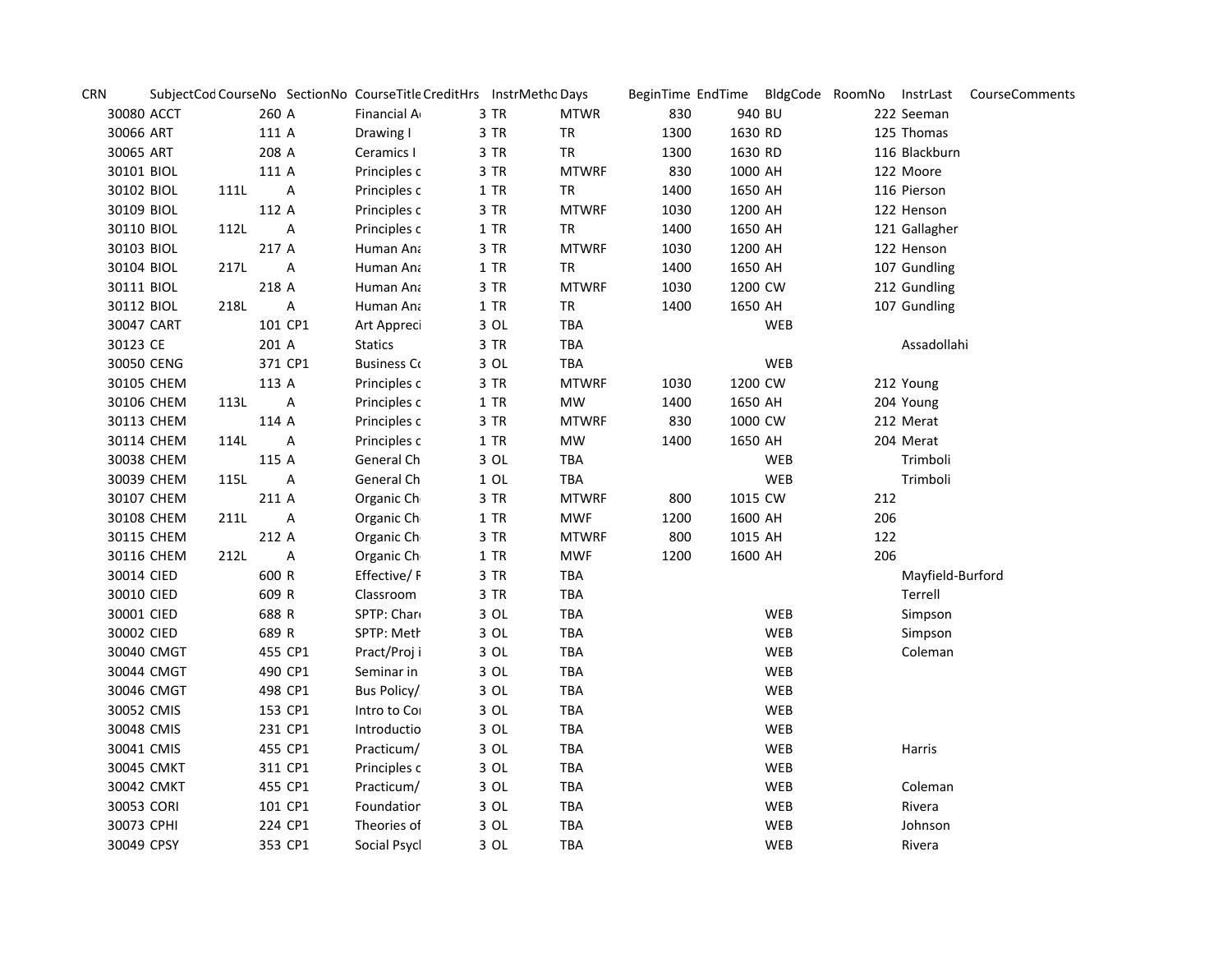| 30043 CPSY |      | 460 CP1 | Practicum i  | 3 OL   | TBA          |      |          | <b>WEB</b> |     | Rivera             |                         |
|------------|------|---------|--------------|--------|--------------|------|----------|------------|-----|--------------------|-------------------------|
| 30072 CRS  |      | 270 CP1 | World Relig  | 3 OL   | TBA          |      |          | WEB        |     |                    |                         |
| 30054 CSPH |      | 125 CP1 | Speech Cor   | 3 OL   | TBA          |      |          | WEB        |     | Davis              |                         |
| 30051 CSPN |      | 100 CP1 | Conversatio  | 3 OL   | TBA          |      |          | WEB        |     |                    |                         |
| 30085 ECON |      | 214 A   | Principles c | 3 TR   | <b>MTWR</b>  | 1030 | 1215 BU  |            |     | 223 Epley          |                         |
| 30087 ECON |      | 215 A   | Principles c | 3 TR   | <b>MTWR</b>  | 1030 | 1215 BU  |            |     | 223 Epley          |                         |
| 30021 EDDL |      | 630 R   | Survey of E  | 3 TR   | <b>TBA</b>   |      |          |            |     | Thompson           |                         |
| 30019 EDDL |      | 651 R   | Family Con   | 3 HYB  | TBA          |      |          |            |     | Alperin            |                         |
| 30025 EDFD |      | 600 R   | Education a  | 3 TR   | <b>TBA</b>   |      |          |            |     | Mayfield-Burford   |                         |
| 30017 EDFD |      | 605 S   | Philosophy   | 3 OL   | TBA          |      |          | <b>WEB</b> |     | Casey              |                         |
| 30005 EDFD |      | 640 R   | Mid-Point /  | 3 OL   | TBA          |      |          | WEB        |     | Thompson           |                         |
| 30126 EDFD |      | 675 A   | Capstone P   | 4 OL   | <b>TBA</b>   |      |          | WEB        |     | Casey              |                         |
| 30026 EDUC |      | 303 A   | Education a  | 3 TR   | TBA          |      |          |            |     | Mayfield-Burford   |                         |
| 30015 EDUC |      | 304 A   | Effective/F  | 3 TR   | <b>TBA</b>   |      |          |            |     | Mayfield-Burford   |                         |
| 30022 EDUC |      | 331 A   | Survey Exce  | 3 TR   | TBA          |      |          |            |     | Thompson           |                         |
| 30024 EDUC |      | 405 A   | Curr/Meth    | 3 TR   | TBA          |      |          |            |     | Goedecke           |                         |
| 30013 EDUC |      | 406 A   | Curr/Meth    | 3 TR   | <b>TBA</b>   |      |          |            |     | Robbins            |                         |
| 30011 EDUC |      | 407 A   | Classroom    | 3 TR   | TBA          |      |          |            |     | Terrell            |                         |
| 30077 ENG  |      | 112 A   | English Cor  | 3 OL   | TBA          |      |          | WEB        |     | Johnson            |                         |
| 30074 ENG  |      | 211 A   | Introductio  | 3 OL   | TBA          |      |          | WEB        |     | Paul               |                         |
| 30076 ENG  |      | 211 B   | Introductio  | 3 OL   | TBA          |      |          | WEB        |     | Gross              |                         |
| 30075 ENG  |      | 371 A   | Professiona  | 3 OL   | <b>TBA</b>   |      |          | WEB        |     | LeBouef Tullia     |                         |
| 30124 ENGR |      | 109 A   | Intro to Me  | 3 OL   | TBA          |      |          | WEB        |     | Welch              |                         |
| 30125 ENGR | 109L | Α       | Intro to Me  | $1$ OL | TBA          |      |          | WEB        |     | Welch              |                         |
| 30020 EXCE |      | 451 A   | Family Con   | 3 HYB  | TBA          |      |          |            |     | Alperin            |                         |
| 30099 HIST |      | 108 A   | World Histo  | 3 OL   | TBA          |      |          | WEB        |     | Palmer             |                         |
| 30030 HSCI |      | 115 A   | Microbiolo   | 3 HYB  | MW           | 1800 | 2100 HSB |            |     | 111 Basu Ray       |                         |
| 30031 HSCI | 115L | Α       | Microbiolo   | $1$ OL | TBA          |      |          | <b>WEB</b> |     | Basu Ray           |                         |
| 30032 HSCI |      | 116 A   | Nutrition    | 3 OL   | TBA          |      |          | <b>WEB</b> |     | Blackburn          |                         |
| 30033 HSCI |      | 300 A   | Pathophysi   | 4 HYB  | <b>TR</b>    | 1800 | 2100 HSB |            |     | <b>111 Hitt</b>    | Cross list with NURS 35 |
| 30007 LEAD |      | 601 R   | Teach/Leac   | 3 OL   | <b>TBA</b>   |      |          | <b>WEB</b> |     | Terrell            |                         |
| 30008 LEAD |      | 615 R   | Strategy W   | 3 OL   | TBA          |      |          | WEB        |     | Potts              |                         |
| 30018 LEAD |      | 625 R   | Manage M     | 3 OL   | <b>TBA</b>   |      |          | WEB        |     | Alexander Mitchell |                         |
| 30009 LEAD |      | 674 R   | Admin Prof   | 3 OL   | TBA          |      |          | <b>WEB</b> |     | Alexander Mitchell |                         |
| 30119 MATH |      | 103 A   | Fundament    | 3 TR   | <b>MTWRF</b> | 830  | 1000 CW  |            | 324 |                    | TI-89+ or TI-92+ or Voy |
| 30122 MATH |      | 105 A   | Finite Math  | 3 HYB  | <b>TR</b>    | 1745 | 1955 CW  |            | 320 |                    | Required:TI-83+ or TI-8 |
| 30028 MATH |      | 131 A   | Calculus I   | 3 TR   | <b>MTWRF</b> | 1030 | 1200 CW  |            |     | 309 Wang           | TI-89+ or TI-92+ or Voy |
| 30028 MATH |      | 131 A   | Calculus I   | 3 TR   | <b>MW</b>    | 1230 | 1500 CW  |            |     | 309 Wang           | TI-89+ or TI-92+ or Voy |
| 30120 MATH |      | 132 A   | Calculus II  | 3 TR   | <b>MTWRF</b> | 830  | 1000 CW  |            |     | 320 Delgado        | TI-89+ or TI-92+ or Voy |
| 30029 MATH |      | 231 A   | Differential | 3 TR   | <b>MTWRF</b> | 830  | 1000 CW  |            |     | 309 Wang           | TI-89+ or TI-92+ or Voy |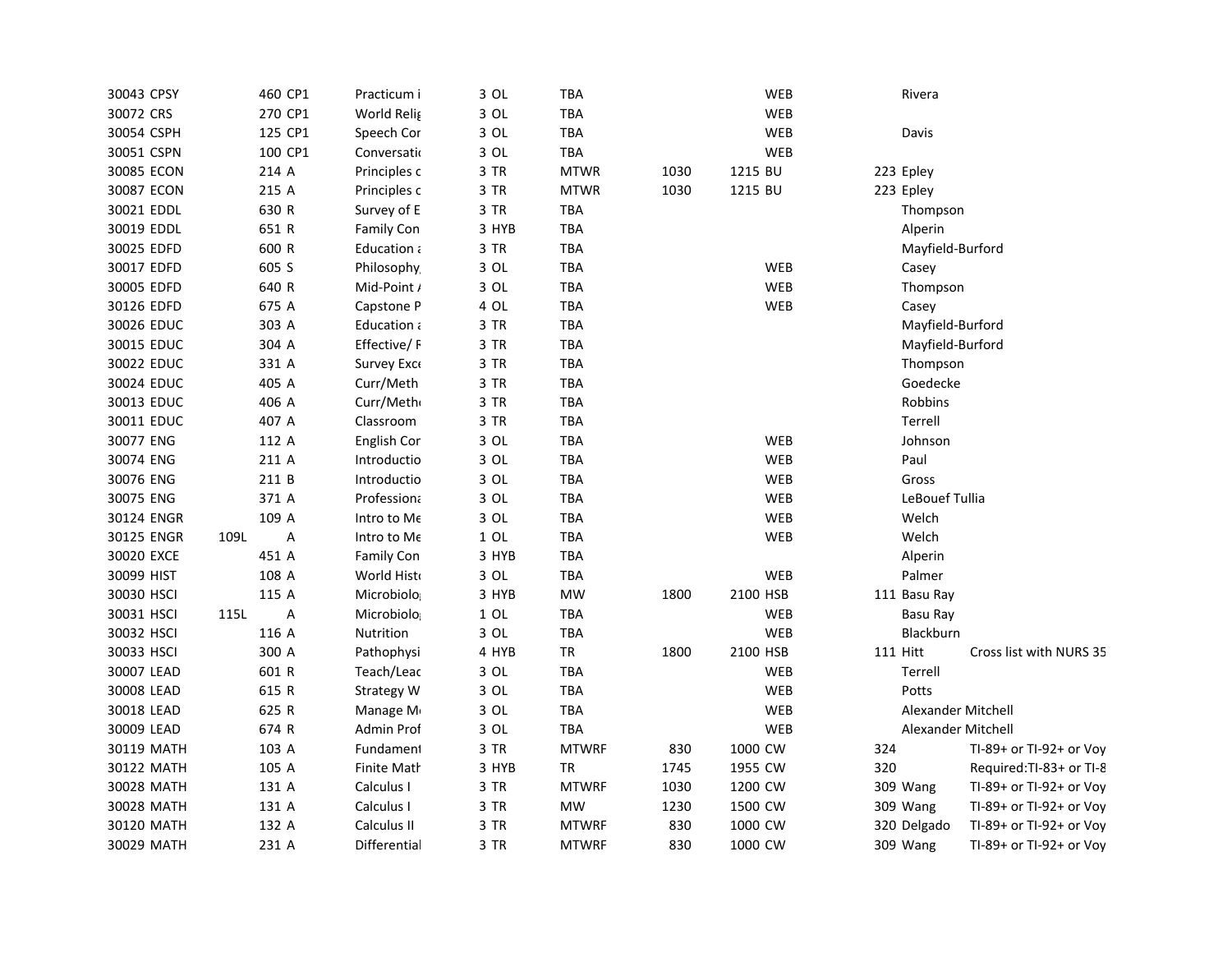| 30121 MATH | 232 A               | Calculus III       | 3 TR   | <b>MTWRF</b> | 1030 | 1200 CW    | 324 Delgado     | TI-89+ or TI-92+ or Voy  |
|------------|---------------------|--------------------|--------|--------------|------|------------|-----------------|--------------------------|
| 30079 ME   | 202 A               | Dynamics           | 3 TR   | <b>MTWRF</b> | 1030 | 1215 N     | 241 Shiue       |                          |
| 30078 ME   | 306 A               | Heat Trans         | 3 TR   | <b>MTWRF</b> | 1030 | 1215 N     | 241 June        |                          |
| 30082 MGMT | 227 A               | Foundation         | 3 OL   | TBA          |      | <b>WEB</b> | Vitali          |                          |
| 30083 MGMT | 430 A               | <b>Ethical Dec</b> | 3 OL   | <b>TBA</b>   |      | WEB        | Vitali          |                          |
| 30081 MIS  | 153 A               | Intro to Cor       | 3 OL   | TBA          |      | <b>WEB</b> | Tillman         |                          |
| 30088 MKTG | 311 A               | Principles c       | 3 OL   | MW           | 1230 | 1415 WEB   | Malmo           | Taught Synchronous O     |
| 30091 MPAS | 601 R               | Hematolog          | 2 HYB  | TBA          |      | AH         | 151             | Class of 2024            |
| 30092 MPAS | 602 R               | Infectious I       | 2 HYB  | TBA          |      | AH         | 151             | Class of 2024            |
| 30093 MPAS | 609 R               | Cardiology         | 6 HYB  | <b>TBA</b>   |      | AH         | 151             | Class of 2024            |
| 30094 MPAS | 610 R               | Pharmacolo         | 2 HYB  | TBA          |      | AH         | 151             | Class of 2024            |
| 30095 MPAS | 611 R               | Foundation         | 1 HYB  | TBA          |      | AH         | 151             | Class of 2024            |
| 30098 MPAS | 627 R               | Healthcare         | 6 TR   | <b>TBA</b>   |      |            |                 | Class of 2022            |
| 30089 MPAS | 700 R               | Rotation 1         | 15 TR  | <b>TBA</b>   |      |            |                 | Class of 2023            |
| 30090 MPAS | 700 S               | Rotation 2         | 15 TR  | <b>TBA</b>   |      |            |                 | Class of 2023            |
| 30097 MPAS | 700 T               | Rotation 9         | 15 TR  | TBA          |      |            |                 | Class of 2022            |
| 30096 MPAS | 710 R               | Summative          | 0 TR   | <b>TBA</b>   |      |            |                 | Class of 2022            |
| 30035 NURS | 353 A               | Professiona        | $2$ OL | TBA          |      | WEB        | Knox            | <b>NURS Major Online</b> |
| 30034 NURS | 356 A               | Pathophysi         | 4 HYB  | <b>TR</b>    | 1800 | 2100 HSB   | <b>111 Hitt</b> | Cross list with HSCI 300 |
| 30036 NURS | 357 A               | Pharmacolo         | 3 HYB  | MW           | 1800 | 2100 AH    | 122 Randall     | <b>NURS Major Online</b> |
| 30037 NURS | 450 A               | Evidence B         | $3$ OL | TBA          |      | WEB        |                 | <b>NURS Major Online</b> |
| 30067 PHIL | 220 A               | Contempor          | $3$ OL | TBA          |      | WEB        | Johnson         |                          |
| 30070 PHIL | 322 A               | <b>Medical Etl</b> | 3 OL   | TBA          |      | WEB        | Johnson         |                          |
| 30117 PHYS | 150 A               | Physics I          | 3 TR   | <b>MTWRF</b> | 1030 | 1200 AH    | 5 Clarke        |                          |
| 30118 PHYS | $\mathsf A$<br>150L | Physics I La       | 1 TR   | <b>TR</b>    | 1245 | 1515 AH    | 8 Clarke        |                          |
| 30100 POLS | 112 A               | American C         | 3 OL   | TBA          |      | WEB        | Leib            |                          |
| 30127 POLS | 113 A               | World Polit        | 3 OL   | TBA          |      | WEB        | Leib            |                          |
| 30057 PSYC | 105 A               | General Psy        | 3 OL   | TBA          |      | WEB        | Vogl            |                          |
| 30063 PSYC | 105 B               | General Psy        | 3 OL   | TBA          |      | WEB        | Vogl            |                          |
| 30056 PSYC | 317 A               | Psychopath         | 3 OL   | TBA          |      | WEB        | Taylor          |                          |
| 30060 PSYC | 340 A               | Fundament          | 3 OL   | <b>TBA</b>   |      | WEB        | Dunaway         |                          |
| 30064 PSYC | 440 A               | Cognitive P        | $3$ OL | TBA          |      | WEB        | Vogl            |                          |
| 30059 PSYC | 440 B               | Cognitive P        | $3$ OL | TBA          |      | WEB        | Vogl            |                          |
| 30061 PSYC | 460 A               | Practicum i        | $3$ OL | TBA          |      | WEB        | Burke           |                          |
| 30062 PSYC | 460 INA             | Practicum i        | 3 OL   | TBA          |      | WEB        | <b>Burke</b>    |                          |
| 30058 PSYC | 497 A               | Psychology         | 0 TR   | TBA          |      |            | O'Brien         |                          |
| 30023 READ | 605 R               | Curr/Meth          | 3 TR   | <b>TBA</b>   |      |            | Goedecke        |                          |
| 30012 READ | 606 R               | Curr/Meth          | 3 TR   | <b>TBA</b>   |      |            | Robbins         |                          |
| 30003 READ | 630 R               | Foundation         | 6 TR   | <b>TBA</b>   |      |            |                 |                          |
| 30004 READ | 631 R               | Integration        | 6 TR   | <b>TBA</b>   |      |            |                 |                          |